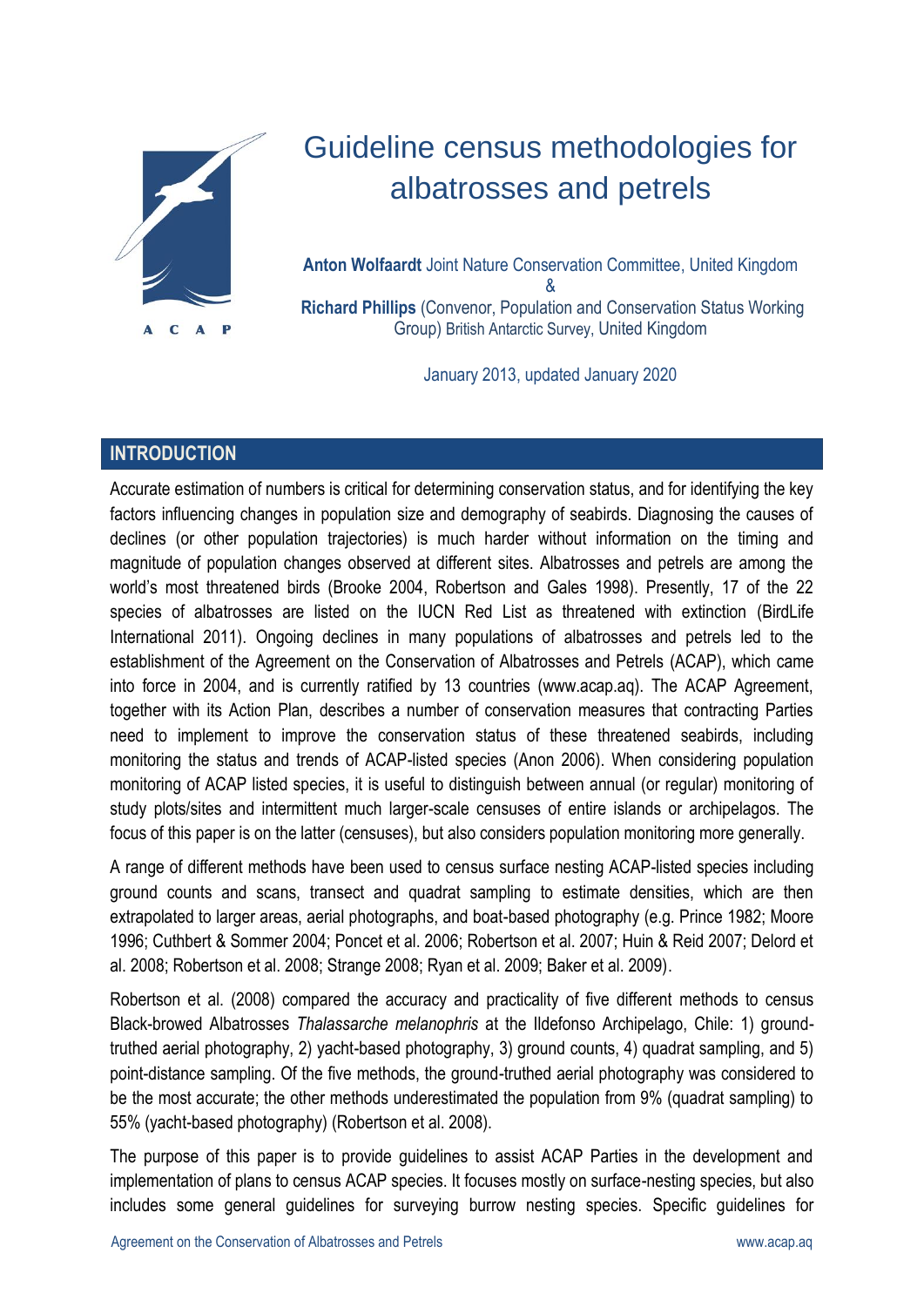improving population estimates of burrowing petrels are also available from the ACAP website [\(https://www.acap.aq/en/resources/acap-conservation-guidelines\)](https://www.acap.aq/en/resources/acap-conservation-guidelines).

## **SOME GUIDING PRINCIPLES**

- It is important to be clear at the outset what the objectives of a population monitoring programme are, as these objectives will largely determine the best approach. When considering censuses of breeding populations, it is important to decide whether the priority is to obtain an overall estimate of the population size, or if the focus should be on monitoring population trends. The two methods are not mutually exclusive, but if the priority is to monitor population trends, this can be done by regularly monitoring a representative sample of colonies, without having to survey the entire population (see later section on long-term monitoring).
- The monitoring programme should be at a sufficient scale i.e, involve a large enough sample, to be able to detect statistically significant changes in population size. This will depend on the sampling error, and the degree of annual variation in breeding numbers.
- The method should be practicable, and tailored for the species and colonies in question. A method that works well in one context may not necessarily be translatable to all other sites for that species.
- The method should produce the most accurate estimate possible, given practical constraints.
- No matter which method is used, there will always be errors associated with the estimate. It is important to acknowledge the existence of these errors, to minimise the errors through rigorous planning, and to quantify the errors wherever possible in order to adjust the counts accordingly.
- The method should be repeatable by different observers in the long-term, to avoid difficulties in distinguishing population changes from methodological changes.
- The method should keep disturbance to wildlife and habitats to within acceptable limits.

## **Key recommendation**

Annual population monitoring at selected, representative study sties or plots, combined with less frequent (every 5-10 years) censuses of the entire breeding site or archipelago, is considered the optimum approach to monitoring the status and trends of ACAP species. This approach will facilitate a better understanding of annual variation in breeding numbers and thus a well-informed assessment of population trends.

## **CENSUS METHODS**

A number of different methods have been used to census surface nesting ACAP species. These include:

 *Direct counts* – a ground count of all incubating birds. Each nest is inspected for the presence of an egg. Direct counts have generally been conducted when researchers have easy access to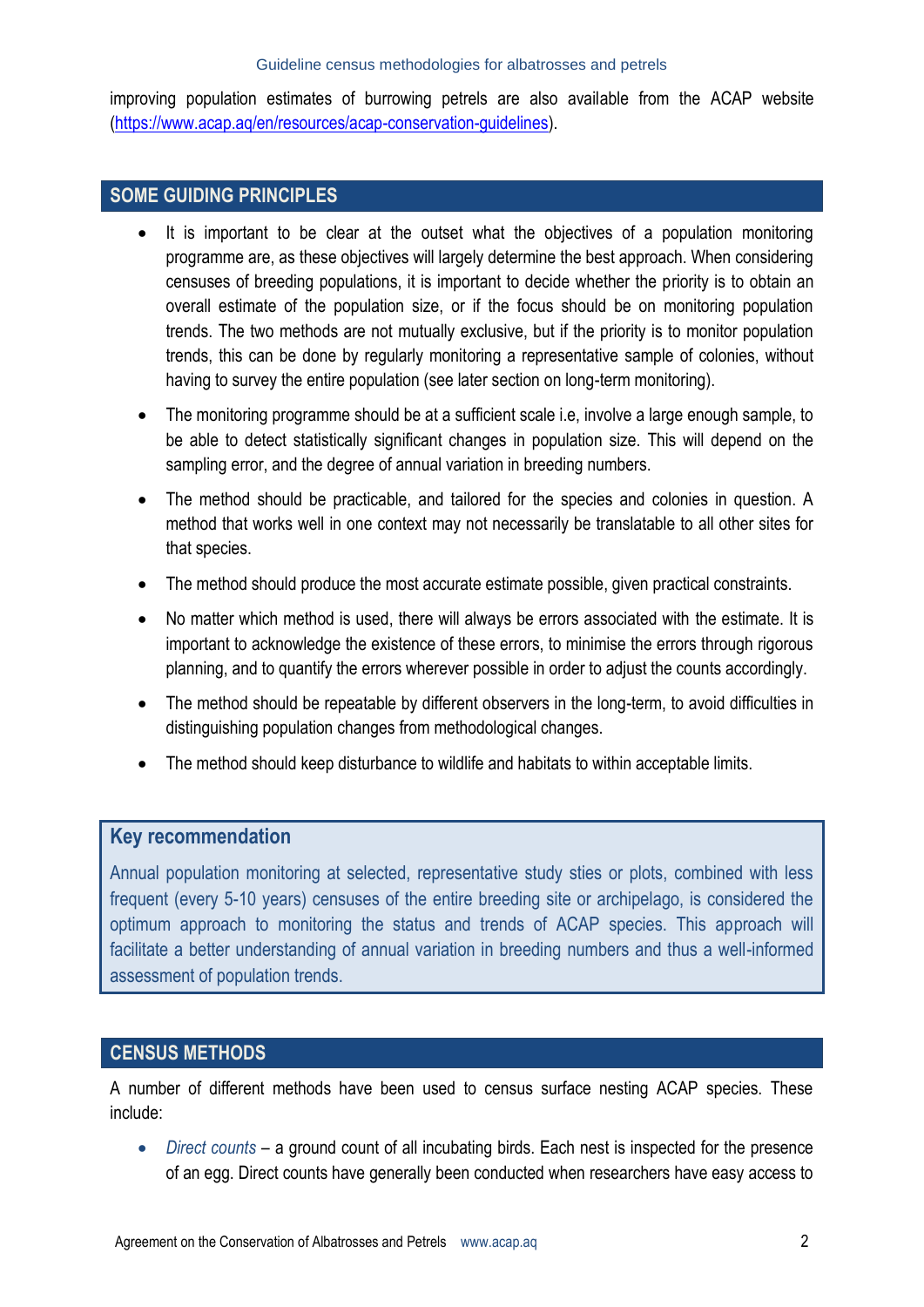the colony, in colonies of up to several thousand birds and when the counting team has sufficient time at the breeding site. This approach is often used in combination with scan counts.

- *Scan counts* a visual (*in situ*) count of occupied, or apparently occupied, nests conducted from a distance (outside of the colony), either because of the topography (e.g. the cliff-nesting *Phoebetria* albatrosses), size of the area to be surveyed, or because the species is prone to human disturbance (e.g. Southern Giant Petrels at some locations). Scan counts can be conducted on land (e.g. Cuthbert & Sommer 2004; Ryan et al. 2009), or from a vessel (Poncet et al. 2006).
- *Area and density method* this method has been used at the very large colonies that are difficult to fully count directly, and involves measuring the areas of the colonies, the densities of nests within the colonies using transects or quadrats, and combining these two measurements to estimate the total number of active nests (Huin & Reid 2007).
- *Land or boat-based photography –* involves taking photographs of colonies from the land or a vessel. The photographs are later merged and counted (e.g. Lawton et al. 2003; Poncet et al. 2006).
- *Aerial photography –* taking photographs of a colony from a fixed-wing aircraft or helicopter. Some early attempts made use of high altitude (4156m) vertical aerial photographs to estimate the size (area) of Black-browed Albatross breeding colonies in the Falkland Islands (Islas Malvinas)<sup>1</sup>, in combination with density estimates from direct ground counts in quadrats (Prince 1982; Thompson & Rothery 1991). More recently aerial surveys have involved flying low altitude circuits over colonies and taking sequential overlapping photographs which are later stitched together using software to form photomontages, from which apparently occupied nests can be counted on-screen (e.g. Arata et al. 2003; Robertson et al. 2007; Strange 2008; Robertson et al. 2008; Baker et al. 2009). With recent technological advances in both cameras and lenses, and image processing software, aerial photography has become much easier to use and a more accurate method of surveying breeding populations. It is becoming increasingly preferred as the census method of choice for surface nesting seabirds, especially in remote locations, e.g. Black-browed and Grey-headed *Thalassarche chrysostoma* Albatrosses in Chile (Arata et al. 2003; Lawton et al. 2003; Robertson et al. 2007; Robertson et al. 2008), Black-browed Albatrosses in the Falkland Islands (Islas Malvinas)<sup>1</sup> (Strange 2007; 2008), White-capped Albatrosses in New Zealand (Baker et al. 2007; 2008; 2009), Southern Giant Petrels Macronectes giganteus in the Falkland Islands (Islas Malvinas)<sup>1</sup> (Reid & Huin 2008) and Northern Gannets *Morus bassanus* in Britain and Ireland (Wanless et al. 2005). Given the recent advances in photographic equipment and software, high-definition aerial photography is now used to conduct surveys of seabirds at sea in the UK (Thaxter & Burton 2009, I. Mitchell, JNCC, *in litt*).

# **THE COUNTING UNIT AND TIMING OF THE CENSUS**

 $\overline{a}$ 

The objective of a breeding bird census is to estimate the total number of pairs that attempt to breed (lay an egg) in a given year. It is important that the counting unit is clearly defined, and the census is

 $<sup>1</sup>$  A dispute exists between the Governments of Argentina and the United Kingdom of Great Britain and Northern</sup> Ireland concerning sovereignty over the Falkland Islands (Islas Malvinas), South Georgia and the South Sandwich Islands (Islas Georgias del Sur e Islas Sandwich del Sur) and the surrounding maritime areas.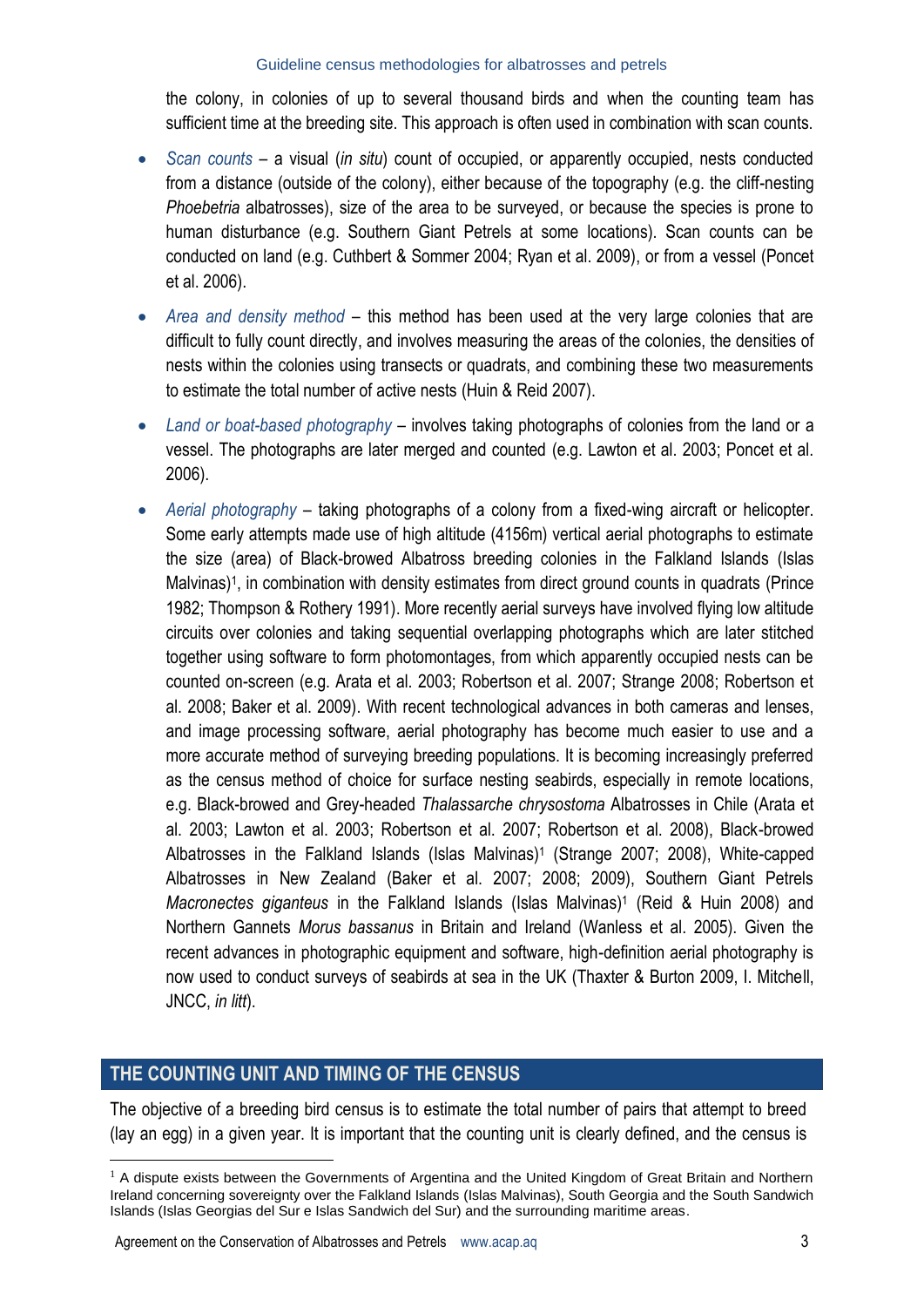timed to take place as close as possible to the optimum period to measure this parameter. If the census is conducted too early in the breeding season, the count will not include all the birds that attempt to breed, and if it is too late it will not include birds that have laid eggs, but failed and left the colony prior to the census. In both cases, the census results will underestimate the number of birds attempting to breed, although it will often be possible to apply suitable correction factors. Censuses can also overestimate breeding population size if loafing birds (mates and non-breeders) are included in the count (see the section on sources of error).

In order to minimise these biases, it is considered best practice to survey the population (by counting the number of active nest sites) soon after the majority of birds have laid eggs, and to correct for breeding failures prior to the time of the survey, and if possible, also for count and detection errors (see below). There are obviously a range of logistical and weather-related factors which will influence when it is possible to undertake the census, but the aim should be to conduct the count as close as possible to this optimum period, and ideally to correct for differences between the number of birds that actually laid eggs and the number that were counted on the survey date. As the time-lag between the optimum census period and the survey date increases, the accuracy of the count as an estimate of the population decreases, and the need for appropriate correction factors increases. Indeed, considerable extrapolation between the optimum date and the census date will result in a much lower level of confidence in the population estimate.

It is much easier to correct for nest failures than to estimate the number of additional pairs that will lay eggs after a census that takes place in the middle of the laying period, which is why the optimum time to count the colonies is soon after all, or virtually all, birds have laid eggs.

It is also important to have clearly defined, and mapped, counting areas or zones that are easily recognised by future researchers. Standardisation of these areas will facilitate repeat counts in successive years, enabling a more fine-scale assessment of population changes over time. Such an approach will also allow the use of software such as TRIM (Pannekoek & van Strien 2005) – the software generally used by ACAP for species assessments - to impute missing data, estimate population sizes with appropriate confidence intervals, and to test for trends in population estimates in a statistically robust manner.

## **SOURCES OF ERROR**

There are a number of sources of error associated with surveying breeding albatrosses, some of which are of a general nature and others which are more specific to the census method. It is important that these potential biases are recognised, that they are minimised through rigorous planning, and ideally that they are corrected through appropriate calibration studies.

#### **1. Timing of the census**

See above. If the census takes place too early it will not capture all the birds that attempted to breed that year, and if it is too late it will miss birds that failed before the census took place. To highlight the potential magnitude of this error, it has been found that more than 20% of Black-browed Albatrosses at Bird Island, South Georgia (Islas Georgias del Sur)<sup>1</sup>, fail by mid-incubation (Poncet et al. 2006; BAS unpubl. data).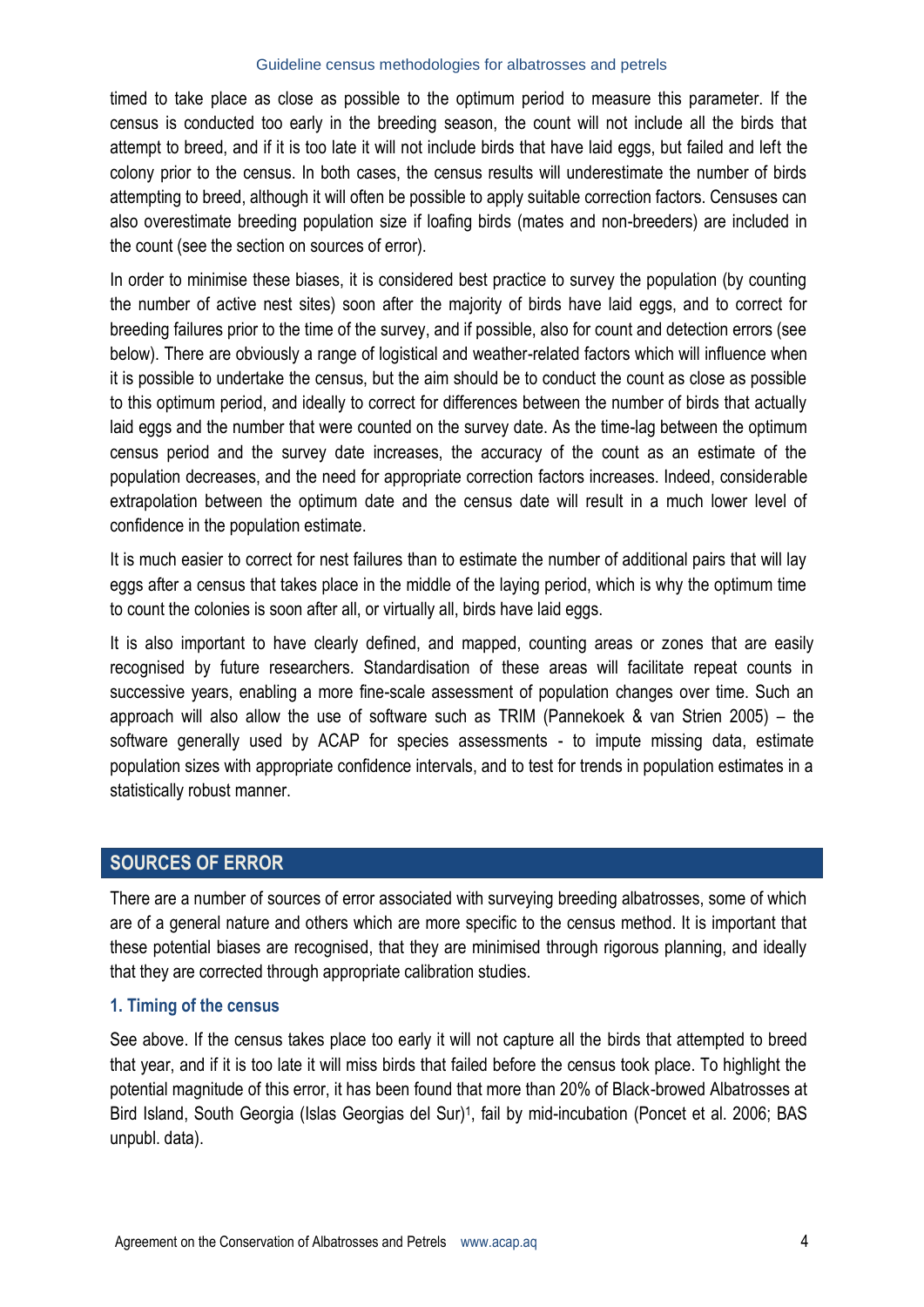#### **2. State uncertainty (ability to determine bird status)**

**a)** *Birds sitting on empty nests***.** Robertson et al. (2008) found that ca. 7% of Black-browed Albatross nests inspected at the Ildefonso Archipelago, Chile, were occupied by birds without eggs, but suggested that these were likely to be birds that had actually laid eggs, which had been lost prior to the count, and so should be included in the estimate of the number of birds attempting to breed. This suggestion is supported by data from Bird Island, South Georgia (Islas Georgias del Sur)<sup>1</sup>, where most of the apparent nonbreeders occupying nest sites at the time of the census were failed breeders (Poncet et al*.* 2006). However, at New Island in the Falkland Islands (Islas Malvinas)<sup>1</sup> non-breeders (i.e. not failed breeders) are frequently observed sitting on nests (P. Catry *in litt.*), so it cannot be assumed that all birds on nests are breeders or failed breeders.

**b)** *Loafing birds***.** These are considered here to be birds standing around in the colony, which could be mates of birds on nests at the time, failed breeders or nonbreeders. This error is mostly an issue for surveying using aerial and yacht-based photography, but potentially also applies to other census methods.

It is important to note that the number of birds sitting on empty nests/loafing, and hence the ratio of birds counted to number of breeders, varies diurnally and according to the prevailing weather conditions (Poncet et al. 2006; Robertson et al. 2008).

#### **3. Detection errors**

**a)** *Perception bias (observer or count error)***.** This reflects a number of factors, including the increasing difficulty of counting accurately in large colonies, prevailing weather conditions (wind speed, precipitation, fog etc.), variation among observers (particularly in level of experience), and the ability at distance to distinguish birds from other features (snow, rocks etc.) and to assign species in mixed colonies, which can all influence the accuracy of the count. The comparison of head colour, bill shape, and body size, and shape are usually sufficient to distinguish albatrosses in mixed colonies with shags and penguins, and this and other biases can be minimised by the use of high resolution photographs (Robertson et al. 2008). On-screen counting of breeding birds from aerial photographs is relatively straightforward using available software, and can be done slowly and systematically by marking each bird counted with a dot. In this respect, the approach may be easier and is probably more accurate than field counts of large colonies, but has the disadvantages that stitching photographs is often very time consuming.

**b)** *Availability bias***.** This reflects the ability to sample or count all available habitat, which is reduced if nests are obscured from the vantage point by topographic features. This is particularly an issue when topography is complex or nests are widely dispersed, such as for Northern Giant Petrels *Macronectes halli.* It is not only an issue for aerial photography. Indeed, in some cases, particularly in heterogeneous or complex terrain, it is possible to miss small colonies in ground counts that may be easily observed from the air (Robertson et al. 2008), or those on headlands with an aspect that is not visible from the land. Due to their cliff-nesting habitat and dark plumage Sooty *Phoebetria fusca* and Light-mantled Sooty Albatrosses *P. palpebrata* can often be difficult to detect from a distance, especially in inclement weather conditions (Ryan et al. 2009). Censuses of Waved Albatross *Phoebastria irrorata* have to account for detection bias that results from some nests being obscured by vegetation. Nest detection rates can be estimated using resampling methods, or by monitoring a subsample of marked nests in a mark-recapture framework (Frederick et al. 2006) to estimate the proportion of the population absent or undetected.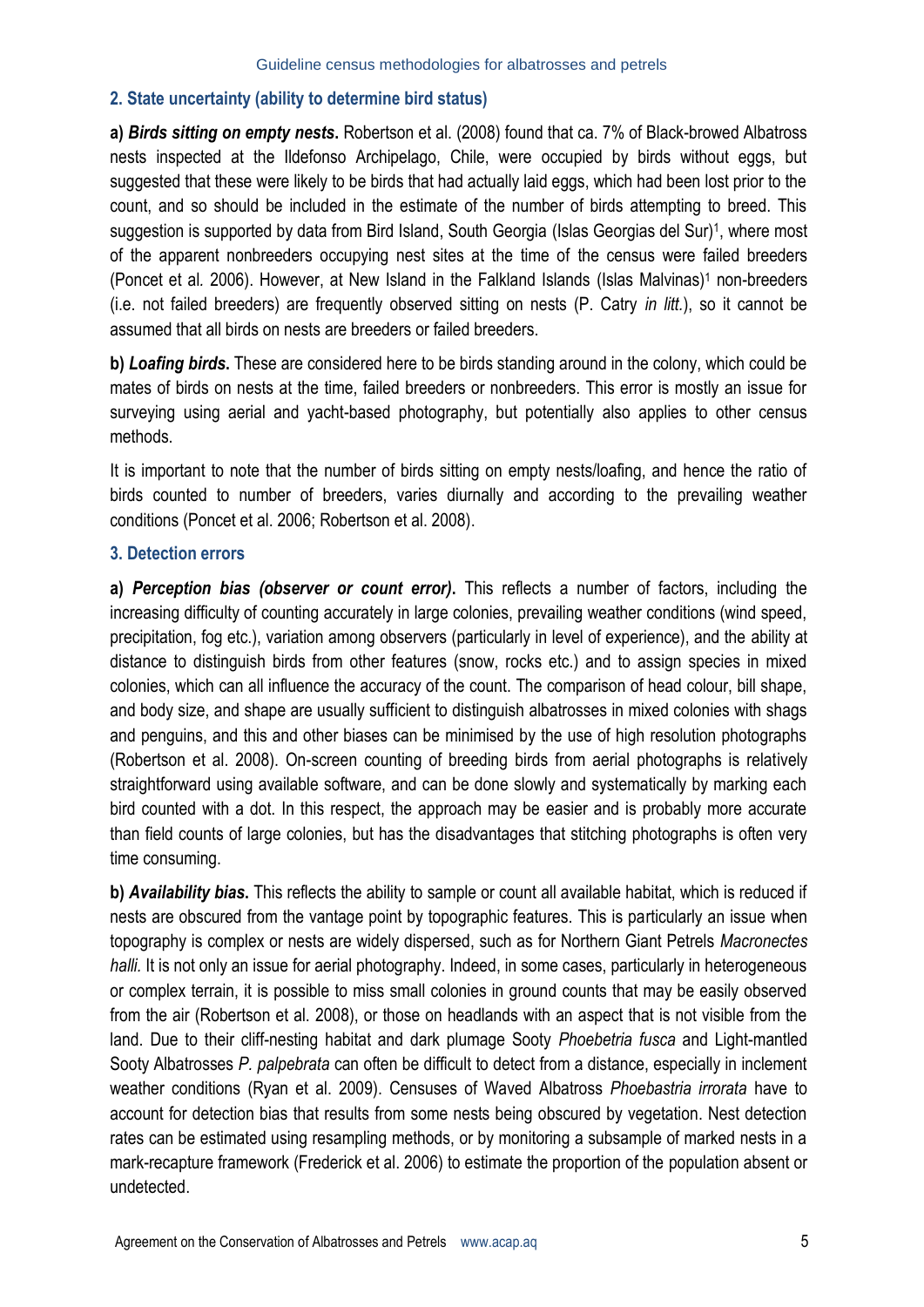#### **4. Technical and statistical issues**

**a)** *Errors associated with poor stitching of photographs***.** This is obviously restricted to photographic surveys, which could be conducted from the air, sea or land. Once the photographs have been taken, they will be stitched together using appropriate software to form photomontages (Lawton & Robertson 2006). It is possible that a small number of albatrosses near the stitch lines are omitted or counted twice (Robertson et al. 2008). This is due to parallax, which is the displacement or difference in the apparent position of an object viewed along different lines of sight, and arises if the photographs were taken at different angles. This source of error is considered to be trivial. In the survey of Blackbrowed Albatrosses on Ildefonso 1.3% of birds on stitch lines were not counted, with stitch lines affecting less than 6% of the albatross nesting habitat (Robertson et al. 2008). Similarly, the error associated with stitch lines of photomontages of White-capped Albatrosses *Thalassarche steadi* was thought to be less than 200 birds of the total count of ca. 97,000 (Baker et al. 2009). Even though it is a minor source of error, parallax can be minimised by ensuring photographs are taken from a position as close as possible to perpendicular to the colony or landscape, and ensuring that the focal length of the lens remains constant for sequential photos that will form a montage.

**b)** *Extrapolation errors***.** When extrapolating from density figures derived in transects or quadrats to the total breeding population, it is important to minimise sampling errors. A hand-held GPS is probably the simplest and most practical device to measure the size of the sampling areas and that of the entire colony. The accuracy of standard GPS devices has improved significantly, but will have at least 5-10m of error, the accuracy of which is dependent on a number of factors, including satellite positions, noise in the radio signal, atmospheric conditions, and natural barriers to the signal (tree cover or topographic). The error can be minimised by using differential or assisted GPS technology, but this is much more expensive than a standard GPS. Measurements of the density of nesting birds from quadrats or transects must be representative of the variation of density in the colony. Even with a properly designed sampling protocol, there will be errors in the estimates derived from these samples.

# **MINIMISING AND CORRECTING ERRORS**

In order to derive accurate estimates of the total breeding population from count data, every effort should be made to minimise the errors identified above through rigorous planning of the surveys, and to correct the counts through appropriate calibration studies. Key recommendations include:

- Count the colonies as close as possible to the optimum survey period (see above).
- Colonies should be divided into manageable counting units, using topographic features or other reference points that are clearly defined and mapped.
- Corrections for nest failure between laying and the dates on which colonies are surveyed can be derived from nest failure rates obtained from intensively studied sample plots. These plots should be small enough to count accurately on a daily basis (potentially up to 500 nests for species breeding at sufficient density), and should ideally be monitored daily from the first arrival of birds until the end of the egg-laying period, and a minimum of 3 to 4 day intervals thereafter until the end of the census. These daily checks should ideally count the number of birds in the following categories: 1) active breeders on nests, 2) partners adjacent to nests 3) failed/deferring/subadult birds on nests (without egg) and 4) loafers (failed/deferring/subadult birds) standing in the colony. These surveys should ideally be carried out in more than one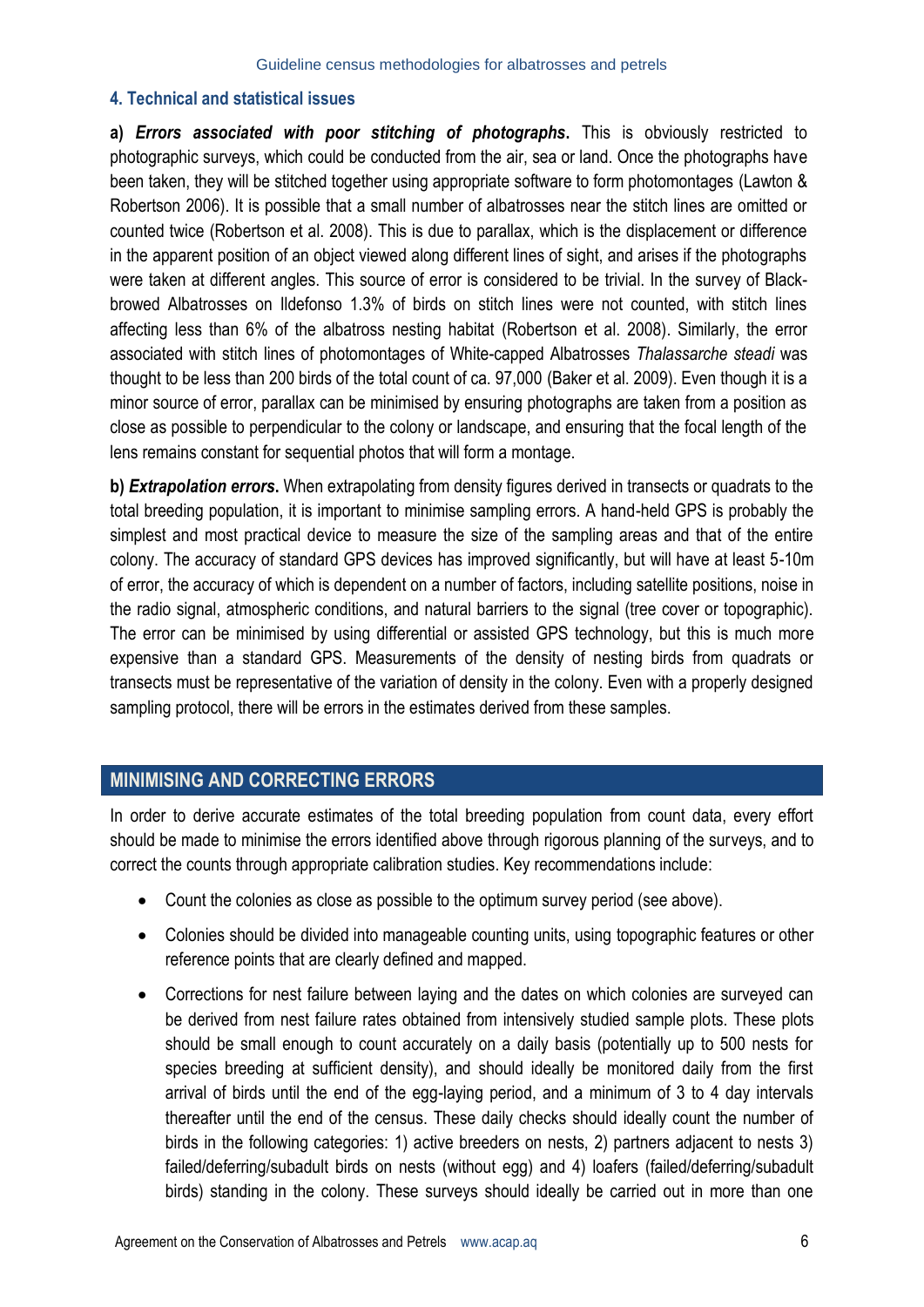study plot, and preferably at more than one island site, to ensure the failure rates obtained are as representative of the whole population as possible.

- To correct for diurnal variation in the ratio of active nests to failed/deferring/subadult birds (categories 3 and 4 above), which is a particular source of error when using photography, systematic counts as described above should be undertaken at sample plots throughout the day during the census period. Previous studies have undertaken such counts at two-hourly intervals from 08h00 to 18h00 (Poncet et al. 2006; Robertson et al. 2008).
- Ground counts of colonies will only serve as useful calibration studies, or ground-truthing, for the aerial photographs if they are carried out at the same time as the aerial photographs are taken.
- To gain a measure of the precision (repeatability) of the counts, and the difference between counters, multiple counts of sample areas by more than one observer, should be conducted. This is advisable both for ground counts and on-screen counting of aerial photographs.

It is possible to quantify the error associated with stitching photographs together into a photomontage. This can be done by comparing the number of nests on the edge of a stitch line with the number counted near the centre of photographs of the same area taken on a subsequent flight path (Robertson et al. 2008). In uniform habitats it may not be possible to define the edges of stitch lines for overlapped montages, in which case it would be difficult to quantify the stitching error. Given that the magnitude of this error is likely to be very small (Robertson et al. 2008; Baker et al. 2009), it is not as important as some of the sources of error mentioned already.

# **CHOICE OF CENSUS METHOD**

The choice of census method will depend on a number of factors, including the species being censused, the site, logistical and practical constraints and the budget available. Robertson et al. (2008) considered aerial photography to be the most accurate census method for Black-browed Albatrosses at the Illdefonso Archipelago. For those species and sites that can be surveyed using aerial photography, this method has a number of advantages over other approaches. These include:

- The survey can be timed so that the all colonies are surveyed during the optimum period (soon after most birds have laid eggs). This is because the process of taking the aerial photographs is much less time consuming than ground-counts. The time consuming component of aerial photographic censuses is the processing, stitching together of photomontages and on-screen counting of the processed images, which can all take place after the optimal period for censusing the population. See Lawton and Robertson (2006) for a useful guide on processing photographs from a seabird census.
- Once the protocols have been established, they are relatively easy to standardise.
- Aerial photography avoids the need for field workers to census entire colonies on the ground, which inevitably results in some disturbance. It is advisable to combine aerial photography with simultaneous ground-truthing counts to maximise accuracy, but this can be achieved by counting birds in a few study plots. Aerial photographs of albatross colonies have generally been taken at an altitude of 120m-400m, with no obvious signs of disturbance to nesting birds (Robertson *et al.* 2008, Strange 2008).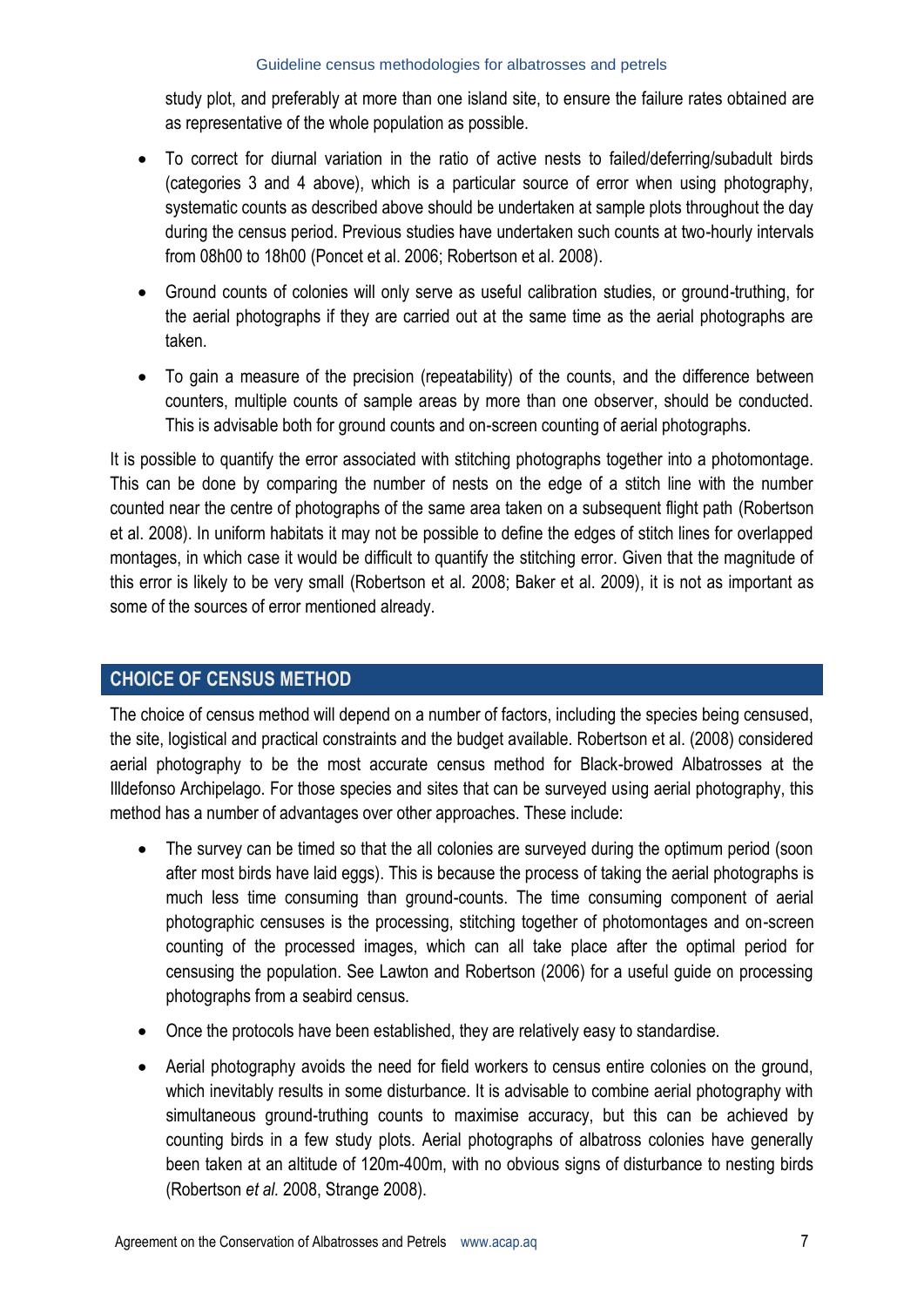Aerial photographs provide a permanent archival record of the census. In this respect it is the most objective and transparent of the census methods available, and allows future researchers to re-examine the original photographs, repeat the process of stitching together the photomontages and re-count the nesting birds. This objective archival quality means that if methodologies were to change in the future, the aerial photographs could still be used to assess population changes. Storage and access protocols should be clearly defined so that the aerial photographs and associated data are readily accessible by all parties.

Not all colonies lend themselves to being censused accurately by aerial photography. Whatever method is used should consider and account for the various sources of error, and be implemented in a standardised manner so that one can be confident that differences in estimates are due to real population changes rather than methodological differences or changes.

# **LARGER-SCALE CENSUSES AS PART OF A POPULATION MONITORING PROGRAMME**

The ultimate aims of a seabird census are to obtain a recent estimate for the population at that site or group of sites, and to use the estimates to monitor population trends. Ideally, a population monitoring programme should include both intermittent large-scale censuses of the entire site, together with more regular and intensive monitoring of population numbers, breeding success, and other parameters such as survival, at long-term study sites. From a conservation perspective, monitoring population trends is particularly important.

The use of large-scale censuses alone to monitor population trends has a number of challenges. The high annual variability in breeding numbers of some species, especially biennial species (Croxall et al. 1998; Nel et al. 2002; Delord et al. 2008), make analysis of long-term trends more difficult, especially if the analysis is based on a few data points from intermittent censuses. This is complicated further by site-specific differences. For example, although on average 75% of Black-browed Albatrosses that breed successfully at South Georgia (Islas Georgias del Sur)<sup>1</sup> , and 67% of failed breeders, return to breed the following year, levels of breeding deferral by established birds is much greater during years of poor food availability (Croxall et al. 1998). By comparison, the incidence of deferred breeding by Blackbrowed Albatrosses at New Island, in the Falkland Islands archipelago (Islas Malvinas)<sup>1</sup>, is unusually low for a *Thalassarche* albatross (Catry et al. 2011). Rates of nest failure can also be highly variable among years (e.g. Prince et al. 1994), and it is important that this annual variation in breeding probability is accounted for when interpreting population trends from a limited number of data points.

# **CENSUSING BURROW NESTING SPECIES**

Although the previous sections have focussed mostly on surface nesting species, many of the principles and guidelines are broadly applicable to burrow nesting species. However, given that the survey methods used for these two groups of birds are quite different, the following section provides some additional guidelines for use in burrowing petrel censuses. These and other constraints are considered in more detail in the ACAP guidelines specifically developed for burrowing petrels [\(https://www.acap.aq/en/resources/acap-conservation-guidelines/2830-guidelines-for-designing](https://www.acap.aq/en/resources/acap-conservation-guidelines/2830-guidelines-for-designing-burrowing-petrel-surveys/file)[burrowing-petrel-surveys/file\)](https://www.acap.aq/en/resources/acap-conservation-guidelines/2830-guidelines-for-designing-burrowing-petrel-surveys/file).

Censusing burrowing petrel colonies inevitably involves sampling a proportion of the population, and extrapolating density, area and occupancy estimates to determine the number of 'active or 'occupied'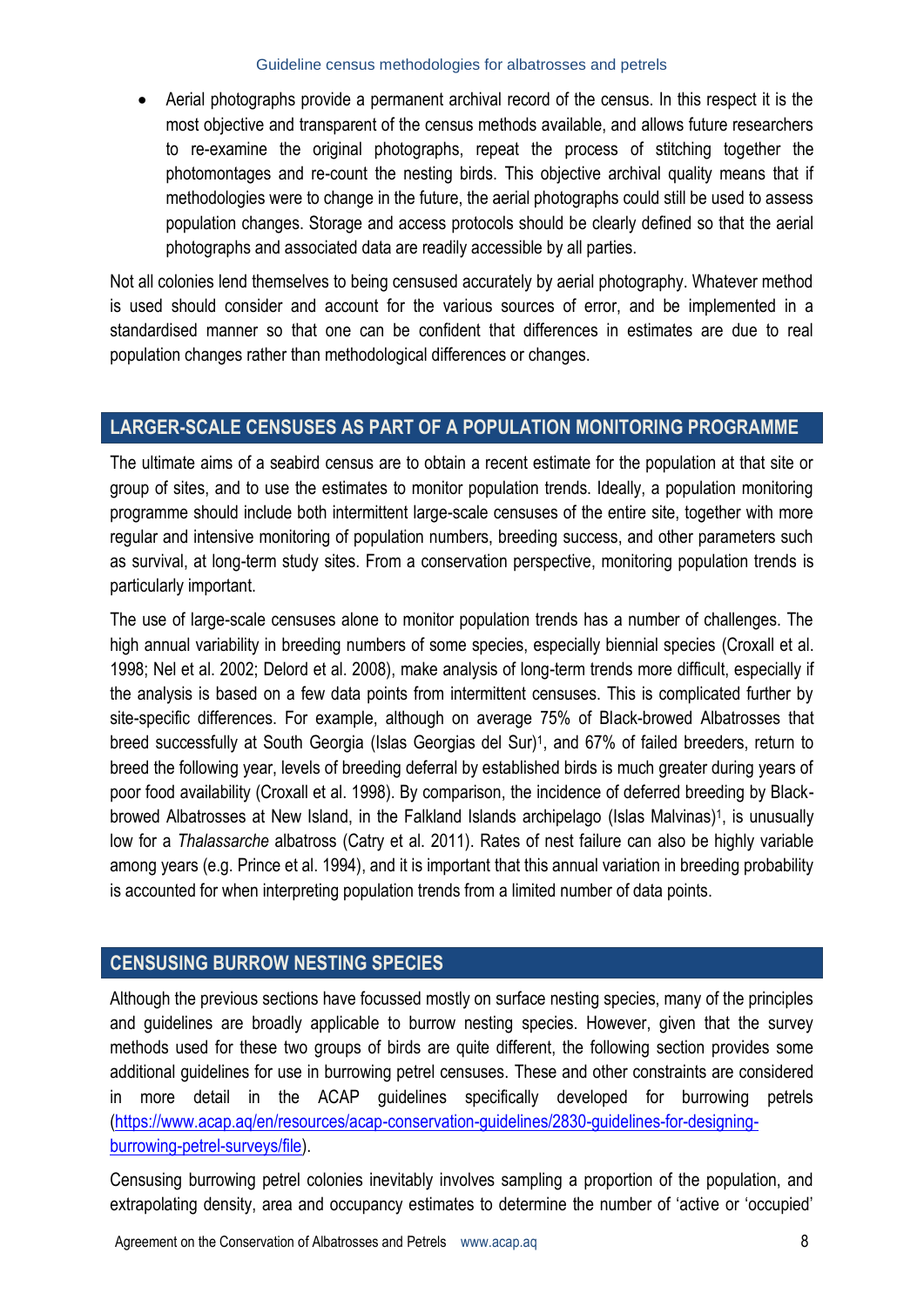burrows at the breeding site. It is important that the counting unit is clearly defined. 'Active' burrows may, for example, refer to the number of nests which contain any bird, breeders and/or nonbreeders, whereas 'occupied' burrows may refer to nests in which breeding has been confirmed (e.g. Cuthbert and Davis 2002). In many cases, it will be difficult, or intrusive, to confirm breeding, and so population estimates are often of apparently occupied nests.

Population estimates of burrow nesting seabirds are generally based on the number or density of nests in a particular area or habitat, the proportion of these nests that are considered to be occupied by breeding birds, and the total area of the different habitats surveyed at the breeding site (if only a sample of the habits was surveyed). The density of nests will generally differ between habitat or vegetation types (e.g. Lawton et al. 2006), and burrow occupancy may vary spatially and temporally. Consequently, it is important to derive habitat-specific density estimates, to ensure that transects or quadrats are representative of the range of habitats at the breeding site, and to estimate accurately burrow occupancy levels and the occupied areas of each habitat type or colony.

# **GUIDING PRINCIPLES AND ISSUES TO CONSIDER WHEN CONDUCTING A CENSUS OF BURROWING PETRELS**

- When conducting scan counts of burrows, a proportion of burrow nests will not be detected, especially in areas with dense vegetation. Even experienced observers may underestimate the number of burrows in an area by 15-20% (Ryan & Moloney 2000, Ryan & Dorse 2006). This highlights the importance of conducting more intensive inspections of sample areas to account for this counter bias.
- Multiple burrows may share a common entrance, and a single burrow may have multiple entrances. Detailed burrow occupancy assessments (see below) are required to resolve this potential source of error.
- The burrow entrance of the species being surveyed may be confused with other species of burrow nesting seabirds. In these cases, it is important to establish objective criteria to discriminate between the nests of different species.
- Burrows may be occupied by nonbreeding birds; the proportion of burrows occupied by nonbreeders may be influenced by the prevailing weather conditions (Ryan et al. 2006).
- Unless accounted for, spatial and temporal heterogeneity of burrow occupancy reduces the accuracy of census estimates.
- Burrow occupancy rates can be assessed using a number of different methods, which can be used in combination. Use of tape-playback of the call of the species at the burrow entrance is considered a relatively objective and accurate measure of burrow occupancy for many species. This tends to be most successful during the early incubation period (Berrow 2000, Ryan et al. 2006, Ryan & Ronconi 2011). Response rates of burrow nesting species to playback calls may vary annually depending on the prevailing weather conditions (Berrow 2000). Birds in shallow burrows may not respond to playback calls (Ryan et al. 2006). Given that a proportion of breeding birds may not respond to playback calls, burrow entrances can be inspected for signs of recent activity, including the presence of fresh nesting material, signs of digging or disturbance at the entrance or within the burrow. This approach can be subjective, and it is best to use a number of standard criteria to score signs of recent use.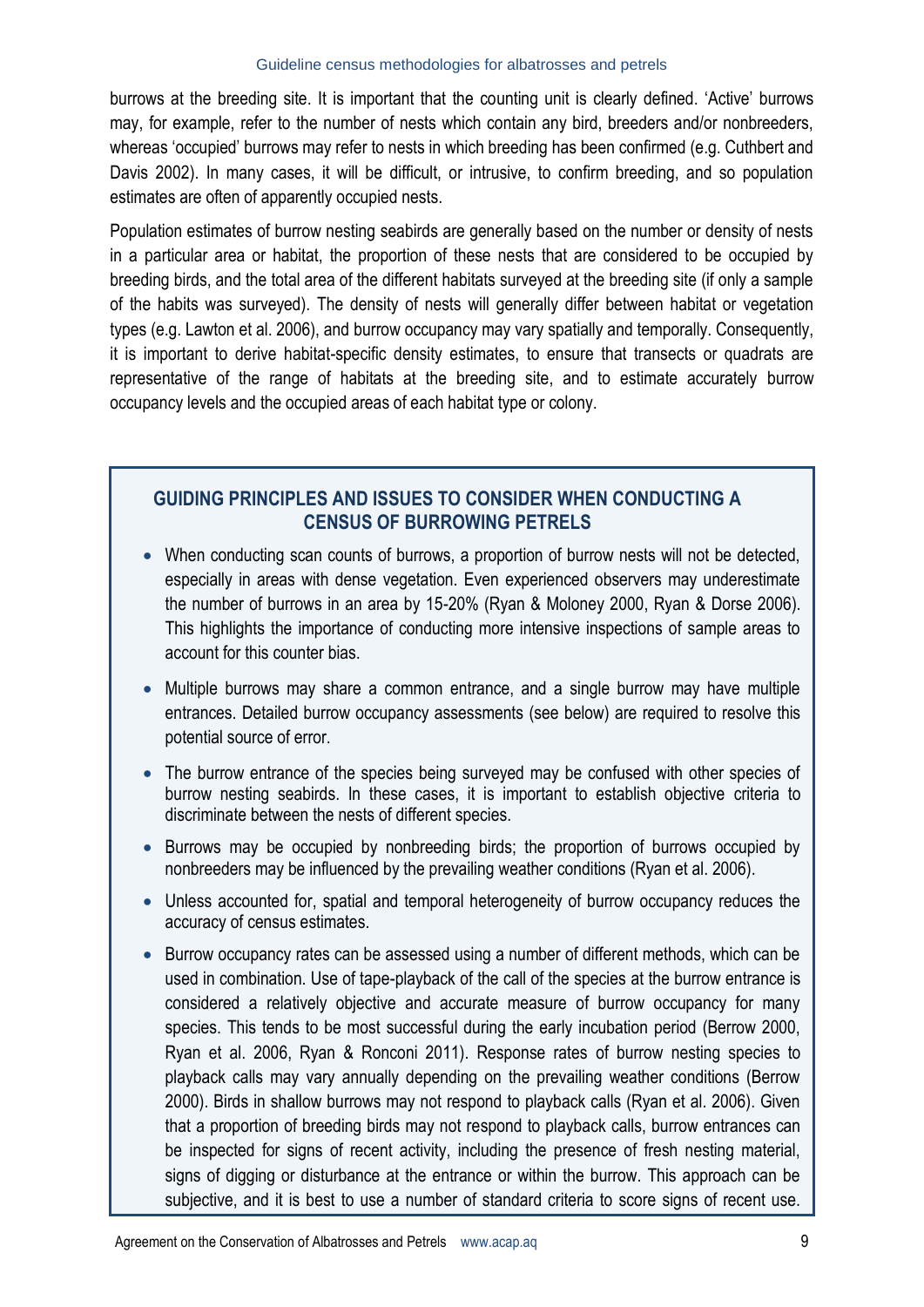Moreover, using signs of activity may overestimate actual occupancy (Rexer-Huber et al. 2014). Inserting an arm down the length of the burrow can also be used to assess occupancy, either by feeling the bird, or soliciting a response from the bird. This method can also be used to confirm the presence of an egg, and thus breeding status. However, it will not always be possible to confirm breeding status (if the burrow is too deep), in which case the burrow should be classified as indeterminate. Intensive inspections of sample nests can be used to determine how many of these indeterminate nests were actually occupied. This will involve opening burrows and/or digging access holes, which is intrusive and should be kept to a minimum. Finally, an infra-red burrowscope can be used to provide an accurate assessment of burrow occupancy (Dyer & Hill 1992), but these are not practicable and accurate for all species and sites (Hamilton 2000, Cuthbert & Davis 2002, Ryan et al. 2006). The accuracy of census methods should be assessed, reported and accounted for when deriving population estimates.

- Ensure that quadrats or transects are representative of the range of habitats at the breeding site.
- These and other considerations are described in more detail in the ACAP guidelines for surveying burrowing petrels [\(https://www.acap.aq/en/resources/acap-conservation](https://www.acap.aq/en/resources/acap-conservation-guidelines/2830-guidelines-for-designing-burrowing-petrel-surveys/file)[guidelines/2830-guidelines-for-designing-burrowing-petrel-surveys/file\)](https://www.acap.aq/en/resources/acap-conservation-guidelines/2830-guidelines-for-designing-burrowing-petrel-surveys/file)

### **ACKNOWLEDGEMENTS**

Graham Robertson, Barry Baker, Mark Tasker, Ian Mitchell, Rosemary Gales, Paulo Catry and Kate Huyvaert are all thanked for their advice and comments on an earlier draft of this paper.

### **RECOMMENDED CITATION**

Wolfaardt, A. and Phillips, R. 2020. *Guideline census methodologies for albatrosses and petrels.* Agreement on the Conservation of Albatrosses and Petrels. Available from https://acap.aq/en/resources/acap-conservationguidelines. Date viewed.

## **REFERENCES**

- Anon. 2006. Agreement on the Conservation of Albatrosses and Petrels. ACAP2 Agreement: Final. Ammended, Second Meeting of Parties, Christchurch, New Zealand, 13-17 November. www.acap.aq. 25pp.
- Arata, J., Robertson, G., Valencia, J. & Lawton, K. 2003: The Evangelistas Islets, Chile: a new breeding site for Black-browed Albatrosses. *Polar Biology* **26**: 687-690.
- Baker, B.G., Jensz, K., & Cunningham, R. 2009. Data collection of demographic, distributional and trophic information on the White-capped Albatross to allow estimation of effects of fishing on population viability - 2008 field season. Report prepared for the New Zealand Ministry of Fisheries, PRO2006-01H, June 2009 (unpublished). Latitude 42 Environmental Consultants (www.latitude42.com.au), Kettering Australia.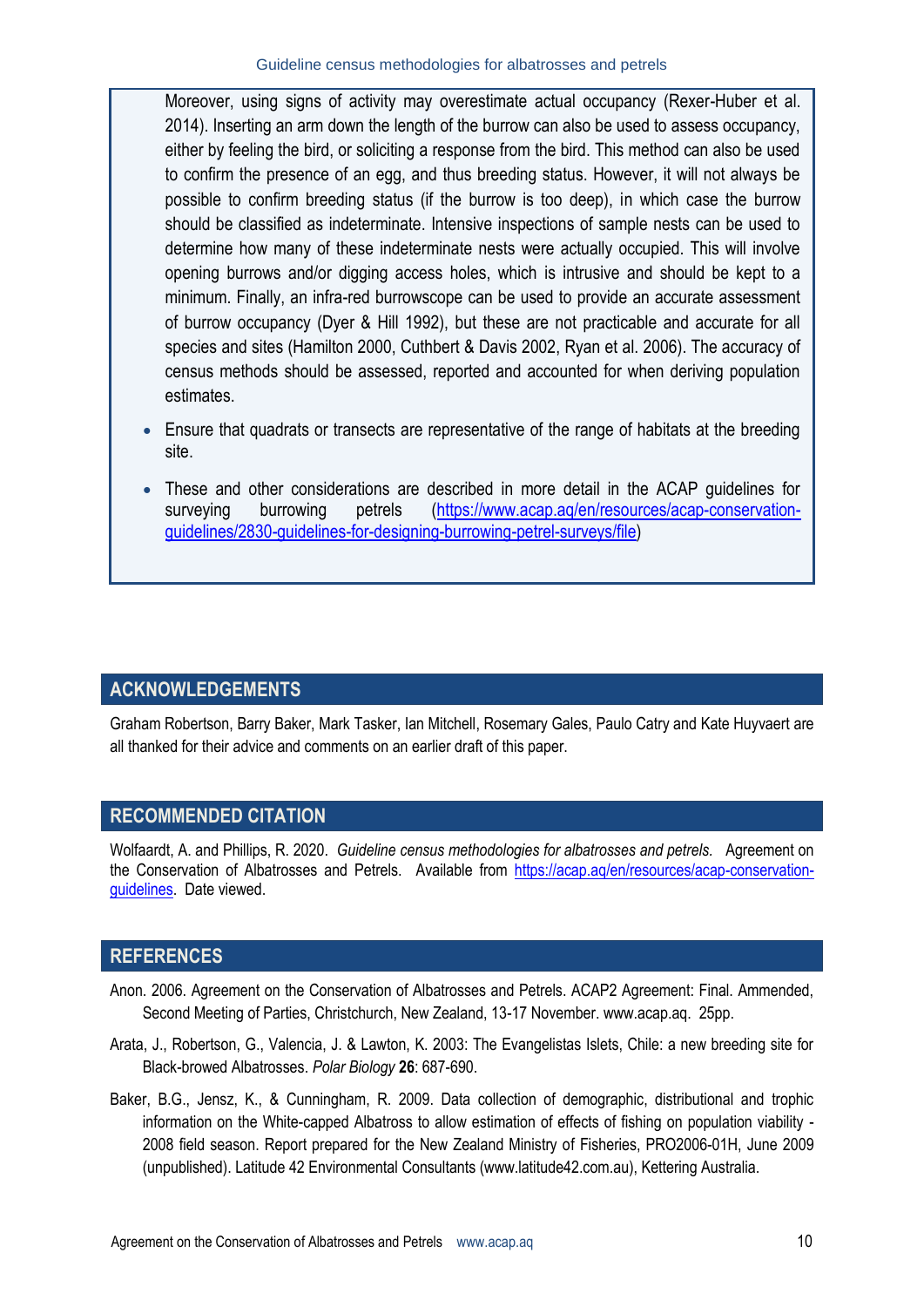- Baker, B.G., Jensz, K., Double, M.C., & Cunningham, R. 2007. Data collection of demographic, distributional and trophic information on selected seabird species to allow estimation of effects of fishing on population viability. Report prepared for the New Zealand Ministry of Fisheries, PRO2006-01F, April 2007 (unpublished). Latitude 42 Environmental Consultants (www.latitude42.com.au), Kettering Australia.
- Baker, B.G., Jensz, K., Double, M.C., & Cunningham, R. 2008. Data collection of demographic, distributional and trophic information on selected seabird species to allow estimation of effects of fishing on population viability. Report prepared for the New Zealand Ministry of Fisheries, PRO2006-01G, July 2008 (unpublished). Latitude 42 Environmental Consultants (www.latitude42.com.au), Kettering Australia.
- Berrow, S.D. 2000. The use of acoustics to monitor burrow-nesting White-chinned Petrels Procellaria aequinoctialis at Bird Island, South Georgia. *Polar Biology 23*: 575-579.
- BirdLife International. 2011. Albatross species factsheets. Downloaded from http://www.birdlife.org/datazone on 16 July 2011.
- Catry, P., Forcada, J. & Almeida, A. 2011: Demographic parameters of Black-browed Albatrosses *Thalassarche melanophris* from the Falkland Islands. *Polar Biology* **34**: 1221-1229.
- Croxall, J.P., Prince, P.A., Rothery, P. & Wood, A.G. 1998: Population changes in albatrosses at South Georgia. In: *Albatross biology and conservation* (Robertson, G. & Gales, R., eds). Surrey Beatty & Sons, Chipping Norton, pp. 69-83.
- Cuthbert, R.J. & Davis, L.S. 2002. Adult survival and productivity of Hutton's Shearwater. *Ibis* **244**: 423-432.
- Cuthbert, R.J. & Sommer, E.S. 2004: Population size and trends of four globally threatened seabirds at Gough Island, South Atlantic Ocean. *Marine Ornithology* **32**: 97-103.
- Delord, K., Besson, D., Barbraud, C. & Weimerskirch, H. 2008: Population trends in a community of large Procellariiforms of Indian Ocean: potential effects of environment and fisheries interactions. *Biological Conservation* **141**: 1840-1856.
- Dyer, P.K. & Hill, G.J.E. 1991. A solution to the problem of determining the occupancy status of Wedge-tailed Shearwater burrows. *Emu* **91**: 20-25.
- Frederick, P.C., Heath, J.A., Bennetts, R. & Hafner, H. 2006. Estimating nests not present at the time of breeding surveys: an important consideration in assessing nesting populations. *Journal of Field Ornithology* **77**: 212– 219.
- Hamilton, S. 2000. How precise and accurate are data obtained using an infra-red scope on burrow-nesting Sooty Shearwaters Puffinus griseus? *Marine Ornithology* **28**: 1-6.
- Huin, N. and Reid, T. 2007. Census of the Black-browed albatross population of the Falkland Islands: 2000 and 2005. Falklands Conservation, Stanley, Falkland Islands.
- Lawton, K. & Robertson, G. 2006: Instructions for processing aerial photographs for a seabird census. *Unpublished Manuscript*.
- Lawton, K., Robertson, G., Valencia, J., Wienecke, B. & Kirkwood, R. 2003: The status of Black-browed Albatrosses *Thalassarche melanophrys* at Diego de Almagro Island, Chile. *Ibis* **145**: 502-505.
- Lawton, K., Robertson, G., Kirkwood, R., Valencia, J., Schlatter, R. & Smith, D. 2006: An estimate of population sizes of burrowing seabirds at the Diego Ramirez archipelago, Chile, using distance sampling and burrowscoping. *Polar Biology* **29**: 229-238.
- Moore, P.J. 1996: Light-mantled sooty albatross on Campbell Island,1995-96: a pilot investigation. *New Zealand.Dept.of Conservation.Science for Conservation Series* **43**: 1-23.
- Nel, D.C., Ryan, P.G., Crawford, R.J.M., Cooper, J. & Huyser, O.A.W. 2002: Population trends of albatrosses and petrels at sub-Antarctic Marion Island. *Polar Biology* **25**: 81-89.